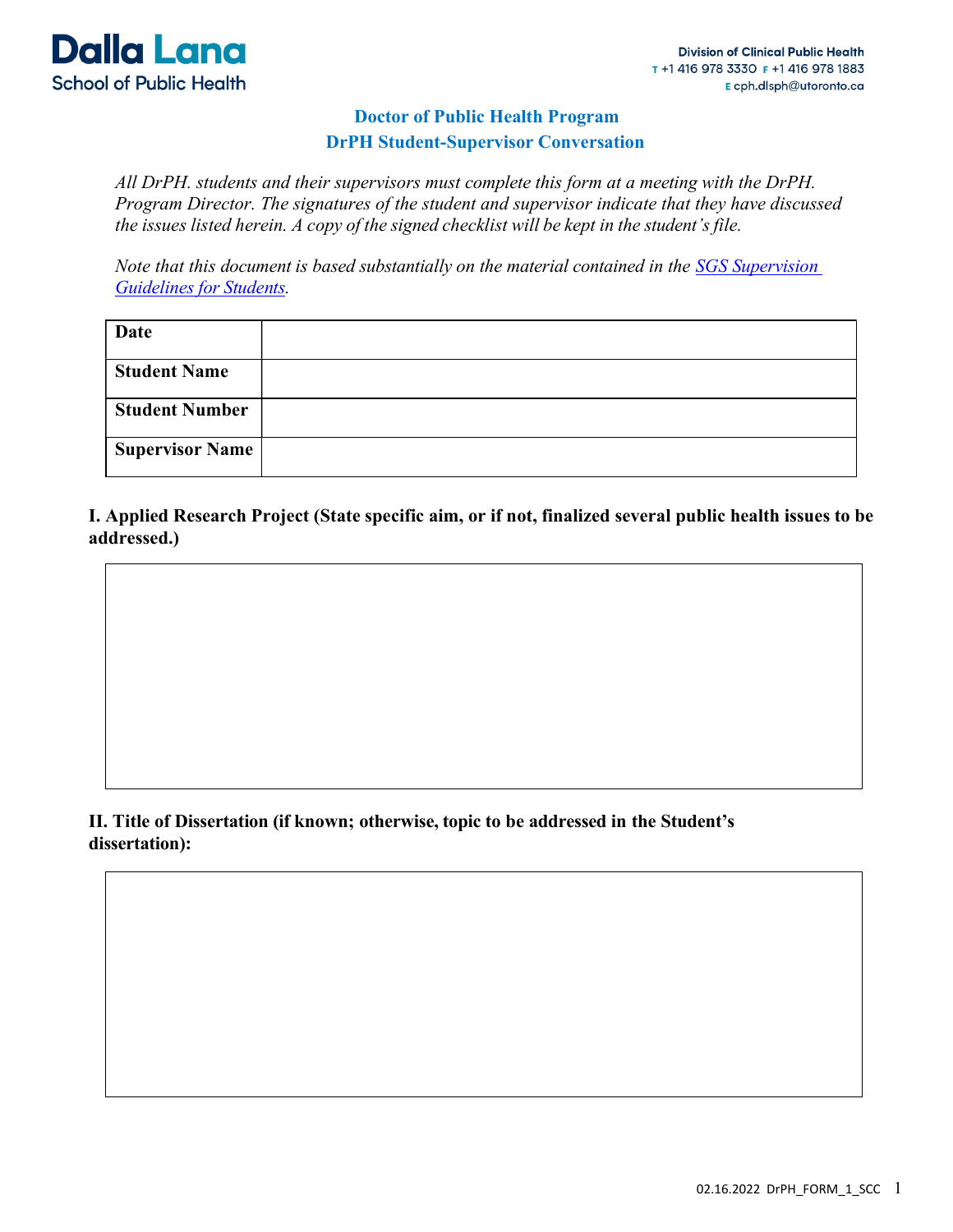### **Signatures**

Our signatures confirm our review of and agreement on the checklists, for supervisors and for students, which follow on the next two pages.

Student Date

Supervisor Date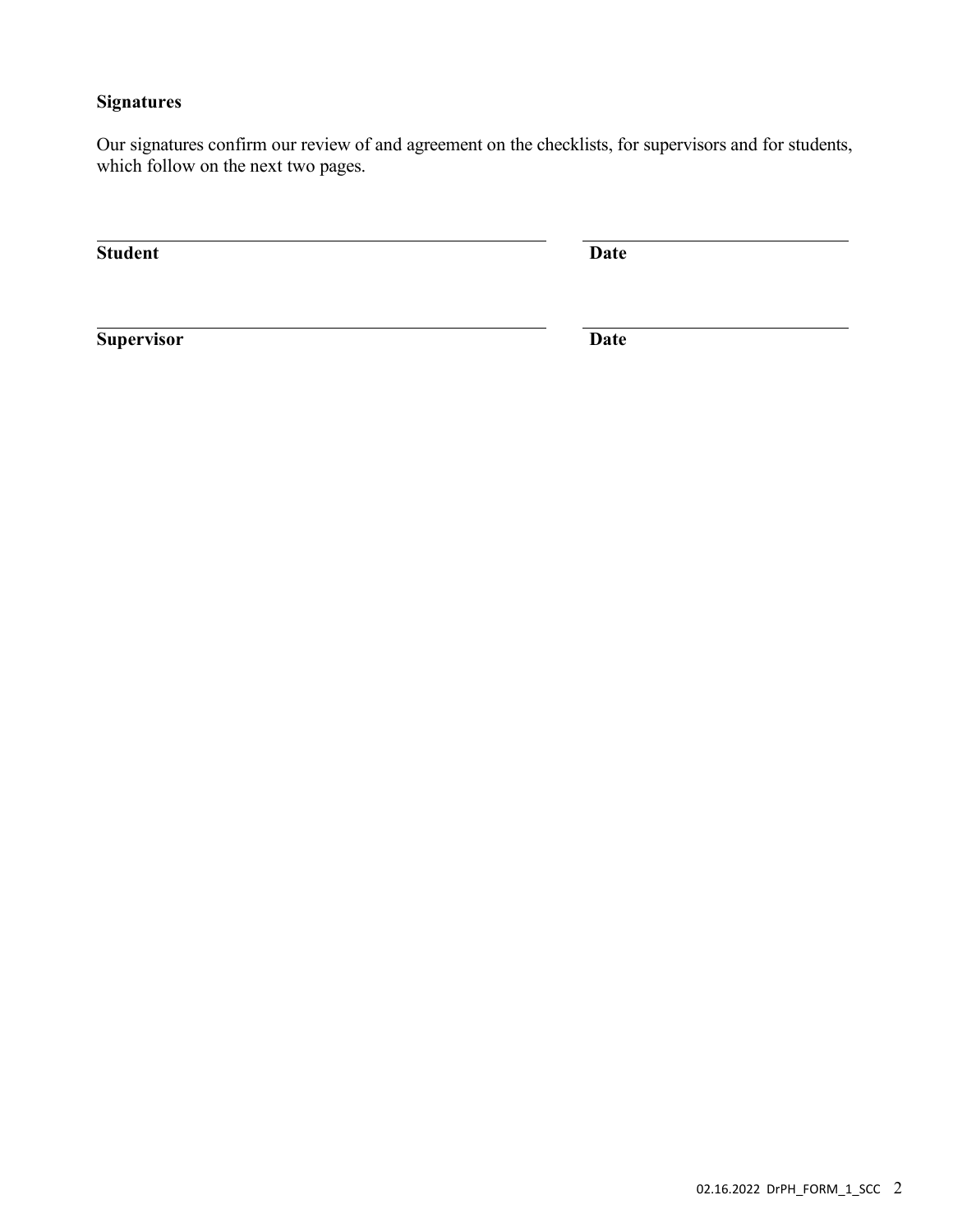|  |  | <b>Checklist for Supervisors: Roles and Responsibilities</b> |
|--|--|--------------------------------------------------------------|
|  |  |                                                              |

| All supervisors are expected to have good knowledge of the DrPH Program, and its nature as |
|--------------------------------------------------------------------------------------------|
| a professional doctorate.                                                                  |

| To establish a collegial environment, I will:                                                                                                                                                                                                                                                               |
|-------------------------------------------------------------------------------------------------------------------------------------------------------------------------------------------------------------------------------------------------------------------------------------------------------------|
| Create a positive work and learning environment free from discrimination and harassment                                                                                                                                                                                                                     |
| Align with student professional responsibilities and how these will be balanced with the<br>academic requirements for the degree.                                                                                                                                                                           |
| Provide advice on professional development and both academic and non-academic career<br>opportunities                                                                                                                                                                                                       |
| Be available to my student as the first point of contact for conflict resolution or during<br>moments of transition.                                                                                                                                                                                        |
| I will undertake the following academic mentoring activities:                                                                                                                                                                                                                                               |
| Assist the student in navigating the program of study and the University community                                                                                                                                                                                                                          |
| Assist the student about the requirements for the degree, policies of the University (such<br>as the Policy on Ethical Conduct in Research and Code of Behaviour on Academic<br>Matters) and School of Graduate Studies as well as resources and referrals to campus<br>services                            |
| Advise and approve, if appropriate, all aspects of the student's academic program including<br>courses, comprehensive examinations, seminar attendance, dissertation proposal<br>requirements, Research Ethics Board approval, departmental dissertation defense prior to<br>the SGS Final Oral Examination |
| Help the student formulate an appropriate Applied Research Project.                                                                                                                                                                                                                                         |
| Help the student formulate an appropriate dissertation project. Discuss the required<br>knowledge and skills to undertake the desired research program, the expected time to<br>completion and the expected level of independence                                                                           |
| Assist the student in selecting the supervisory committee, and in ensuring that the<br>committee members provide constructive and timely input into the research proposal and<br>conduct                                                                                                                    |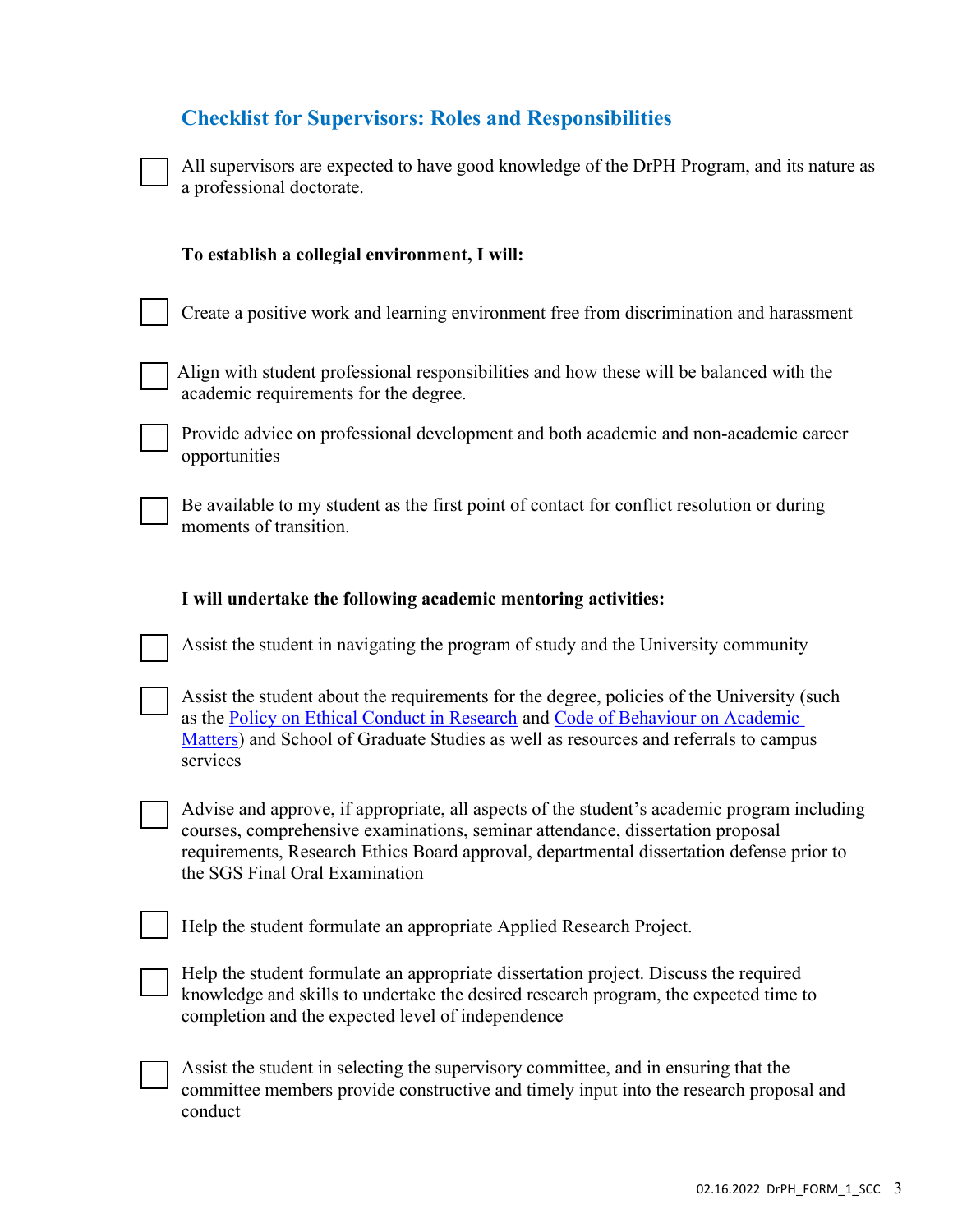| Meet regularly to provide constructive input into the student's research project and<br>provide an assessment of the student's progress.                                                                                                         |
|--------------------------------------------------------------------------------------------------------------------------------------------------------------------------------------------------------------------------------------------------|
| Provide timely and constructive feedback on all written documents relevant to the<br>dissertation research                                                                                                                                       |
| Provide timely references, both during the program and after degree completion                                                                                                                                                                   |
| Assist the student with professional networking both during the program and after<br>degree completion                                                                                                                                           |
| Discuss issues of authorship and intellectual property early in the student's program,<br>referring to the SGS Intellectual Property Guidelines for Graduate Students and<br><b>Supervisors and the SGS Intellectual Property Awareness Form</b> |
| I have discussed funding issues with my student including:                                                                                                                                                                                       |
| Discuss potential sources of funding as appropriate.                                                                                                                                                                                             |
| Assistance with the preparation of applications for external funding, including personnel<br>awards and research operating grants                                                                                                                |
| Assistance with the acquisition of research and study space                                                                                                                                                                                      |
| I have discussed the academic program with my student including:                                                                                                                                                                                 |
| How and when the supervisory committee will be formed                                                                                                                                                                                            |
| My role in selecting appropriate and eligible members                                                                                                                                                                                            |
| The role of the supervisory committee                                                                                                                                                                                                            |
| Ensuring that the supervisory committee meets a minimum of once per year to assess the<br>progress of the student                                                                                                                                |
| The frequency, length, and format of individual and/or group meetings, including the<br>preferred method of communication and timelines for feedback                                                                                             |
| Roles and responsibilities of others involved in the student's research program (e.g., data                                                                                                                                                      |
| managers, and fellow students)                                                                                                                                                                                                                   |
| Expectations for students' professional work schedule and commitments.                                                                                                                                                                           |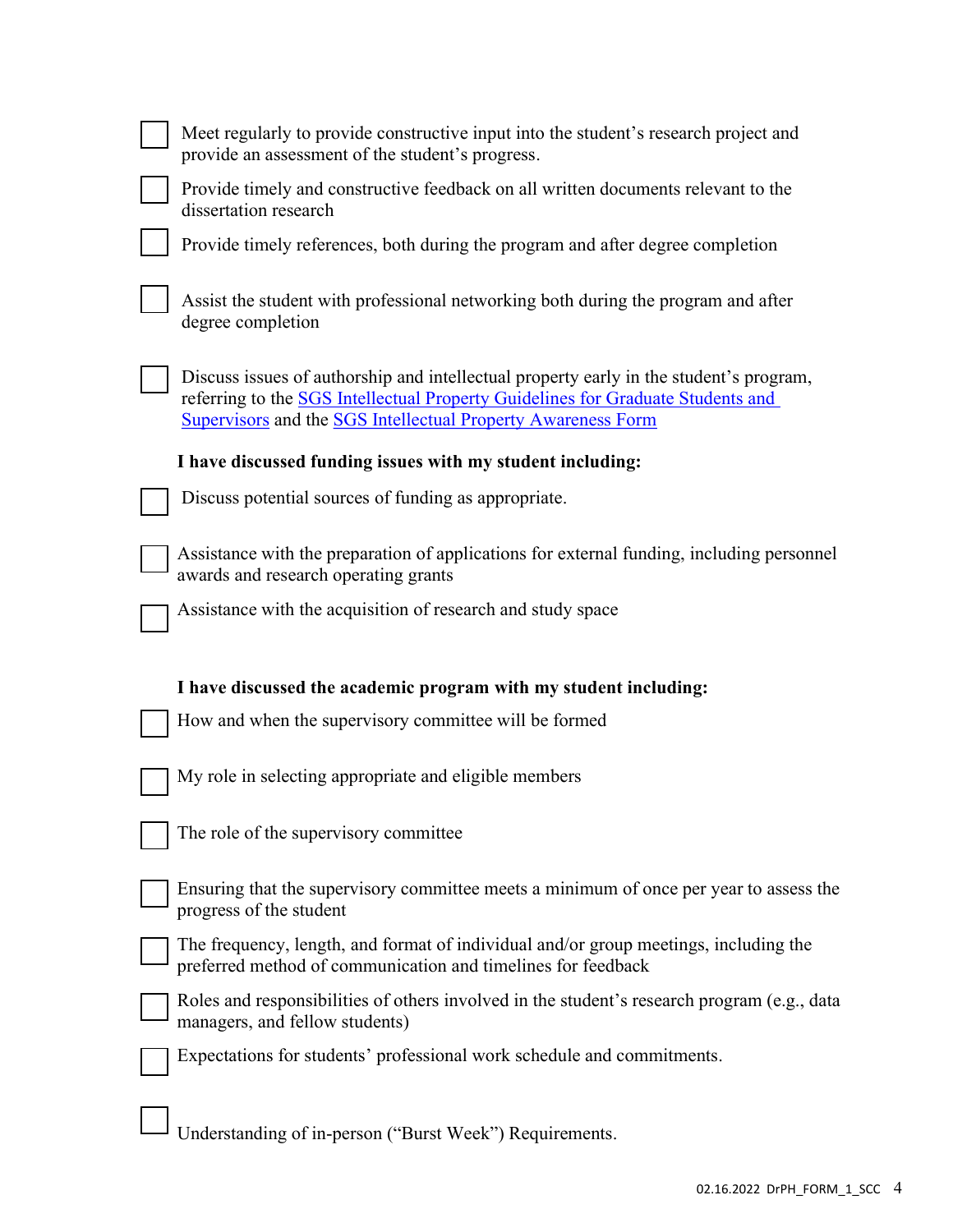| $\Box$ How I will develop a plan of continuity of supervision during any of my extended absences       |
|--------------------------------------------------------------------------------------------------------|
| $\Box$ (i.e., sabbatical, parental leave, research leave, conference travel) or absences of others who |
| may be critically involved in the student's research                                                   |

How we will select reviewers for the proposal defense, the departmental dissertation defense, and the SGS Final Oral Examination

I have discussed funding issues with my student considerate of the professional nature of the program.

I will assist in identifying external funding opportunities as appropriate and will assist the student in the preparation of any applications for funding.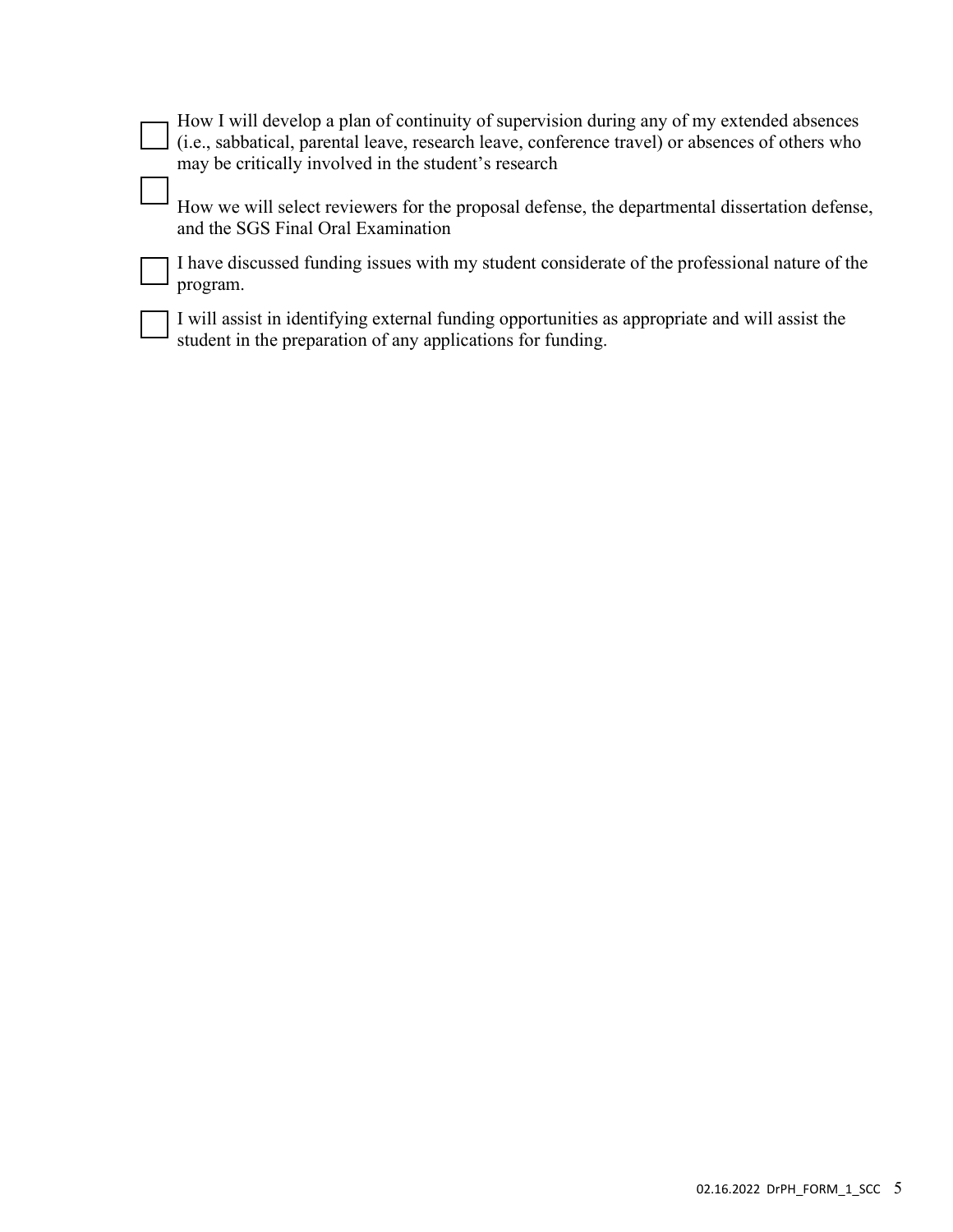# Checklist for Students: Role and Responsibilities

All DrPH. students are expected to have good knowledge of the Professional Doctorate Degree Program and its requirements and timelines and to maintain Good Academic Standing.

I chose my supervisor (or agreed to the choice) after an appropriate review of supervisor options

### I have had sufficient initial meetings with my supervisor and have discussed:

Potential or actual dissertation topic

Funding, if appropriate

Applying for scholarships and awards

Expected hours of work

 $\blacksquare$ 

Timelines and major program milestones, including anticipated completion time

When and how the supervisory committee will be chosen

Nature of guidance from the supervisor, and the supervisory committee

Nature of the involvement of the supervisory committee members

Frequency and style of meetings, both formal and informal

Who arranges formal committee meetings

Methods of informal communication

Turnaround time for major questions, drafts of chapters of the dissertation, publications, conference presentations

Intellectual property (IP) issues, including authorship on publications, conference presentations

Other IP issues including industry involvement, publication embargoes, patents

#### I understand and have discussed with my supervisor my program requirements including:

Required and elective courses

Comprehensive examination